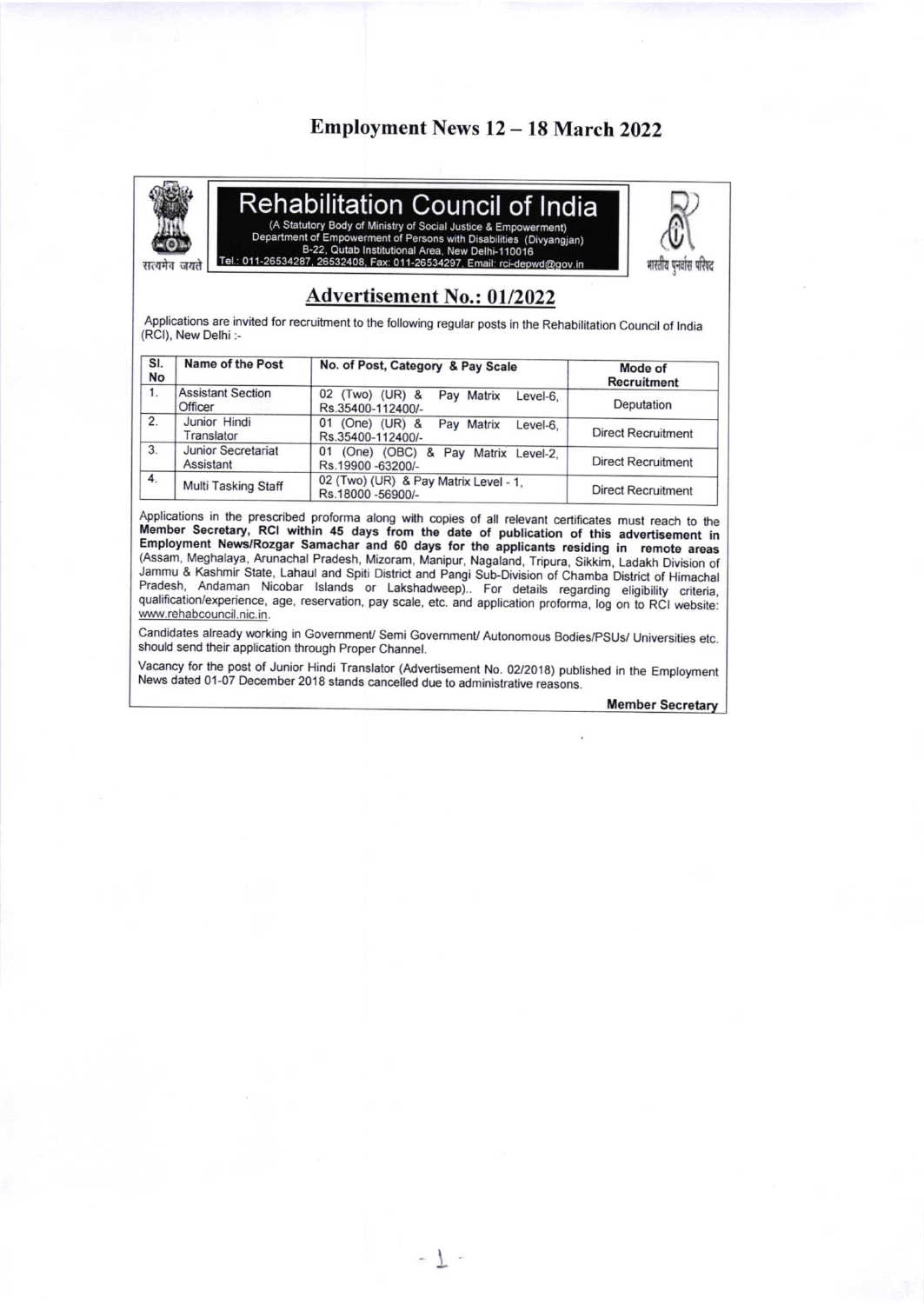#### Rehabilitation Council of lndia (A Statutory Body of Ministry of Social Justice & Empowerment, Department of Empowerment of Persons with Disabilities (Divyangjan) B-22, Qutab Institutional Area, New Delhi-110016 Ph.: 91-11-26532408, 26534287, Fax: 91-11-26534291 E-mail: rci-depwd@qov.in Website: www.rehabcouncil. nic. in

#### Advertisement No. - 01 / 2022

Applications are invited for recruitment to the following regular posts in the in the Rehabilitation Council of lndia (RCl), New Delhi:-

#### Name of the post: Assistant Section Officer

| SI.<br>No        | <b>Details</b>                               | <b>Assistant Section Officer</b>                                                                                                                                                                                                                                                                                                                                                                                                                                                                                                                                                                                                                                                                                                                                                                                                                                                                  |  |
|------------------|----------------------------------------------|---------------------------------------------------------------------------------------------------------------------------------------------------------------------------------------------------------------------------------------------------------------------------------------------------------------------------------------------------------------------------------------------------------------------------------------------------------------------------------------------------------------------------------------------------------------------------------------------------------------------------------------------------------------------------------------------------------------------------------------------------------------------------------------------------------------------------------------------------------------------------------------------------|--|
| 1.               | Number of Post                               | 02 (Two)                                                                                                                                                                                                                                                                                                                                                                                                                                                                                                                                                                                                                                                                                                                                                                                                                                                                                          |  |
| $\overline{2}$ . | Category                                     | <b>UR</b>                                                                                                                                                                                                                                                                                                                                                                                                                                                                                                                                                                                                                                                                                                                                                                                                                                                                                         |  |
| 3.               | Pay Scale                                    | Pay Matrix Level - 6, Rs.35400-112400/-                                                                                                                                                                                                                                                                                                                                                                                                                                                                                                                                                                                                                                                                                                                                                                                                                                                           |  |
| 4.               | <b>Method of Recruitment</b>                 | <b>By Deputation</b>                                                                                                                                                                                                                                                                                                                                                                                                                                                                                                                                                                                                                                                                                                                                                                                                                                                                              |  |
| 5.               | Educational<br>Qualification &<br>Experience | Officers under Central/State Government/Universities/Recognised Research<br>Institutes/Public Sector Undertaking/Semi Government/Autonomous/Statutory<br>Organisation:<br>(a) (i) holding analogous posts on regular basis; or<br>(ii) officer holding regular posts in the pay matrix Level-4, Rs.25500-81100/-<br>with ten years regular service and<br>(b) Possessing following qualification and experience:<br>1. Degree from a recognized University or equivalent.<br>2. Five years experience in Administration/Accounts.<br>(Period of deputation including period of deputation in another ex-cadre post<br>held immediately preceding this appointment in the same or some other<br>organization or department shall not ordinarily exceed three years.) The<br>maximum age limit for deputation shall not be exceeding 56 years as on the<br>closing date of receipt of applications. |  |